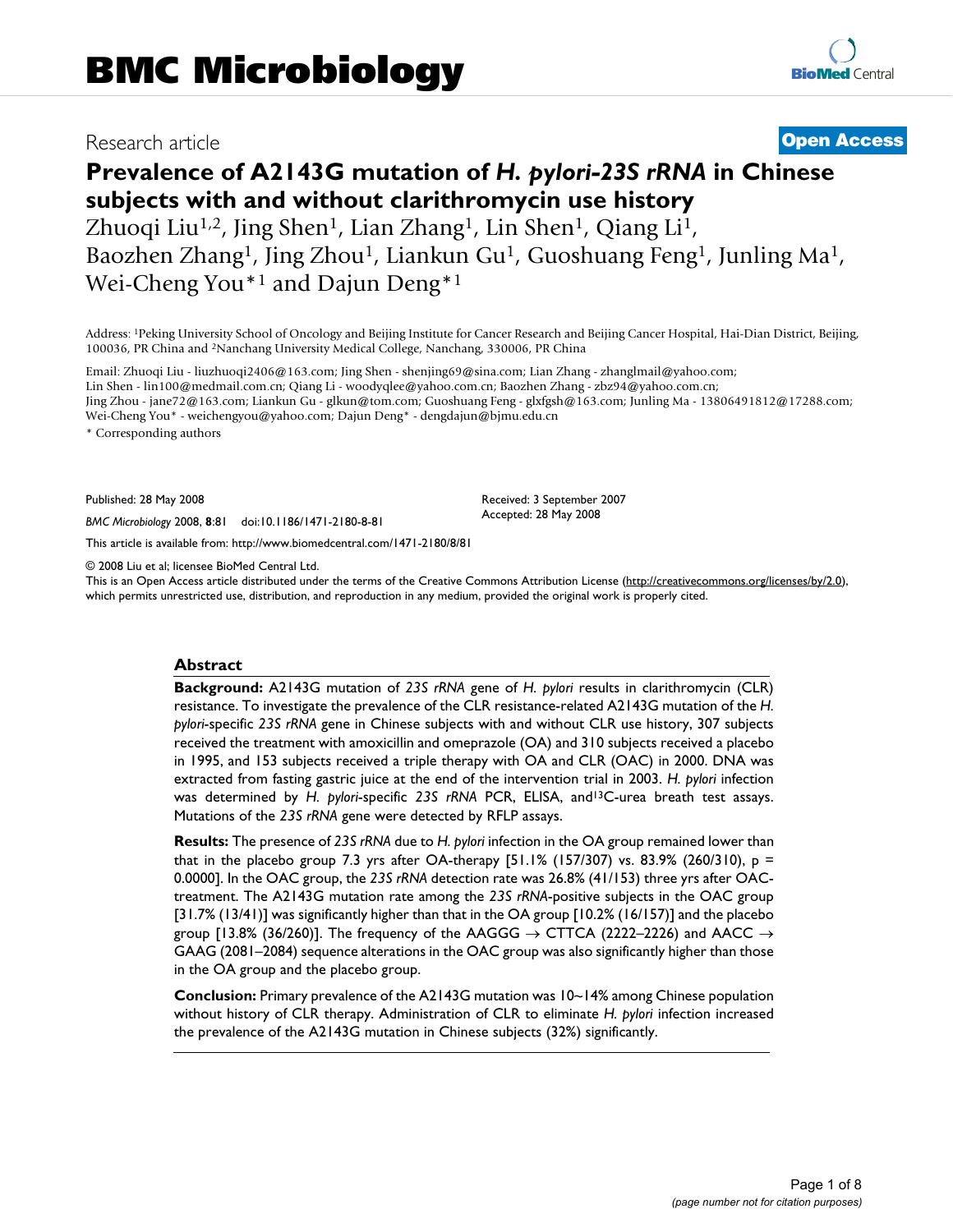### **Background**

*Helicobacter pylori (H. pylori)* infection occurs worldwide. The prevalence of infection by *H. pylori* varies greatly among countries, with over a 70% infection rate in many developing countries compared to 20% to 50% in most industrialized nations. *H. pylori* infection can lead to gastritis, duodenal and gastric ulcer, gastric carcinoma, and gastric lymphoma [1-3]. Gastric cancer risks can be reduced by up to 60% by eradication of *H. pylori* infection through primary prevention, thus affecting approximately 800,000 gastric cancer patients worldwide [4,5].

Currently, a seven-day, triple-drug regimen has been recommended as one of the first-line therapies for *H. pylori* management [\[6](#page-6-0)[,7\]](#page-6-1). This treatment includes omeprazole (a proton-pump inhibitor), clarithromycin (CLR), and amoxicillin. However, this therapy is being investigated because of increased eradication failures due to the prevalence of CLR-resistant (CLRr ) *H. pylori* infections. Many studies have shown that between 0–50% of *H. pylori* isolates were CLRr, which leads to a need for long term assessment of the efficacy of CLR in the triple-drug regimen [8,9]. It is well known that the abuse of macrolide antibiotics including CLR might lead to CLR resistant forms of *H. pylori*. Whether an optimal therapy containing CLR for *H. pylori* eradication would contribute to the prevalence of CLRr *H. pylori* infection was not well investigated among the Chinese population.

From 1995 to 2003, a randomized, double blind and placebo-controlled intervention trial was conducted in a high-risk population for gastric cancer in Linqu County, Shandong Province of China [10]. One of the three treatments of *H. pylori* infection in this study was a dual-drug therapy with omeprazole and amoxicillin (OA), since the triple-drug regimen was not available in 1995. This study focused on subjects who were *H. pylori* seropositive at baseline. In 2000, a triple therapy consisting of OA and CLR (OAC) was applied to subjects who were *H. pylori* seronegative at baseline and subsequently found to be 13C-urea breath test (13C-UBT)-positive, according to instruction of the Ethic Committee of the Beijing Institute for Cancer Research and the U.S. National Cancer Institute (NCI).

In *H. pylori* infection, resistance to CLR is mostly due to the presence of A2143G and A2142G/C point mutations of the *23S rRNA* gene [8,11,12]. We recently reported that the A2143G mutation was a late event in the development of CLR resistance of *H. pylori 26695* [13]. The global average mutation frequency for the A2143G and A2142G mutations causing CLR resistance of *H. pylori* were 69.8% and 11.7%, respectively [8]. Herein, we report the prevalence of the A2143G and A2142G mutations of the *H. pylori*-specific *23S rRNA* gene among these subjects treated with regimens with or without CLR after eradication of *H. pylori* infection.

#### **Results**

Genomic DNA was extracted from 770 of pre-fixed fasting gastric juice samples as described in the Method section. To determine both the presence of *H. pylori* infection and prevalence of CLRr, a *H. pylori*-specific *23S rRNA* PCR assay was developed. *H. pylori* infection was detected in 59.5% of analyzed subjects by the PCR assay as compared to 68.1% and 71.0% by 13C-UBT and ELISA, respectively (Table 1). If the combined results of 13C-UBT and ELISA assays were used as the gold standard [both positive (*H. pylori* infection) or both negative (not infected)], the PCR

**Table 1: Comparisons of sex, age,** *H. pylori* **infection, and mutations of the** *23S rRNA* **gene between subjects with and without CLR use history**

| Groups                                          |                        | Placebo        | OA                            | <b>OAC</b>                | (Total)        |
|-------------------------------------------------|------------------------|----------------|-------------------------------|---------------------------|----------------|
|                                                 |                        |                |                               |                           |                |
| CLR use history                                 |                        |                | $\overline{\phantom{a}}$      | $\ddot{}$                 |                |
| Case No.                                        |                        | 310            | 307                           | 153                       | 770            |
| Sex ratio (M:F)                                 |                        | 1:1.00         | 1:1.13                        | 1:0.82                    | 1:1.01         |
| Age (yrs) (Mean $\pm$ SD)                       |                        | $45.3 \pm 8.4$ | $45.0 \pm 8.4$                | $45.7 \pm 8.6$            | $45.2 \pm 8.5$ |
| H. pylori-positive rate in 2003 (%)             | <sup>13</sup> C-UBT    | 90.6 (280/309) | $54.1$ <sup>1</sup> (166/307) | 53.3 (81/152)             | 68.1 (527/768) |
|                                                 | ELISA                  | 92.5 (283/306) | $62.1$ <sup>1</sup> (185/298) | $44.1^{2}(64/145)$        | 71.0 (532/749) |
|                                                 | 23S rRNA               | 83.9 (260/310) | $51.1$ <sup>1</sup> (157/307) | $26.8^2(41/153)$          | 59.5 (458/770) |
| Proportion of 2143G-positive H. pylori (%)      | Total CLR <sup>r</sup> | 13.8 (36/260)  | $10.2$ (16/157)               | 31.7 <sup>3</sup> (13/41) | 14.2 (65/458)  |
|                                                 | $CLRr$ & s             | 9.6(25/260)    | $6.4$ (10/157)                | 14.6(6/4)                 | 9.0(41/458)    |
| Proportion of Mboll-RFLP-positive H. pylori (%) | 2222CTTCA              | $0.4$ (1/260)  | 1.9(3/157)                    | 4.94(2/4)                 | 1.3(6/458)     |
|                                                 | 2081GAAG               | 1.9(5/260)     | 1.3(2/157)                    | $14.65$ (4/41)            | $2.4$ (11/458) |

1: OA group vs. placebo group, p < 0.0000;

2: OAC group vs. OA group, p < 0.0005;

3: OAC group vs. OA group, OR = 4.09, 95%CI [1.64–10.23]; OAC group vs. placebo group, OR = 2.89, 95%CI [1.28–6.46];

4: OAC group vs. OA group, OR = 2.63, 95%CI [0.30–20.29]; OAC group vs. placebo group, OR = 13.28, 95%CI [0.91–379];

5: OAC group vs. OA group, OR = 8.38, 95%CI [1.25–68.84]; OAC group vs. placebo group, OR = 5.51, 95%CI [1.18–25.12]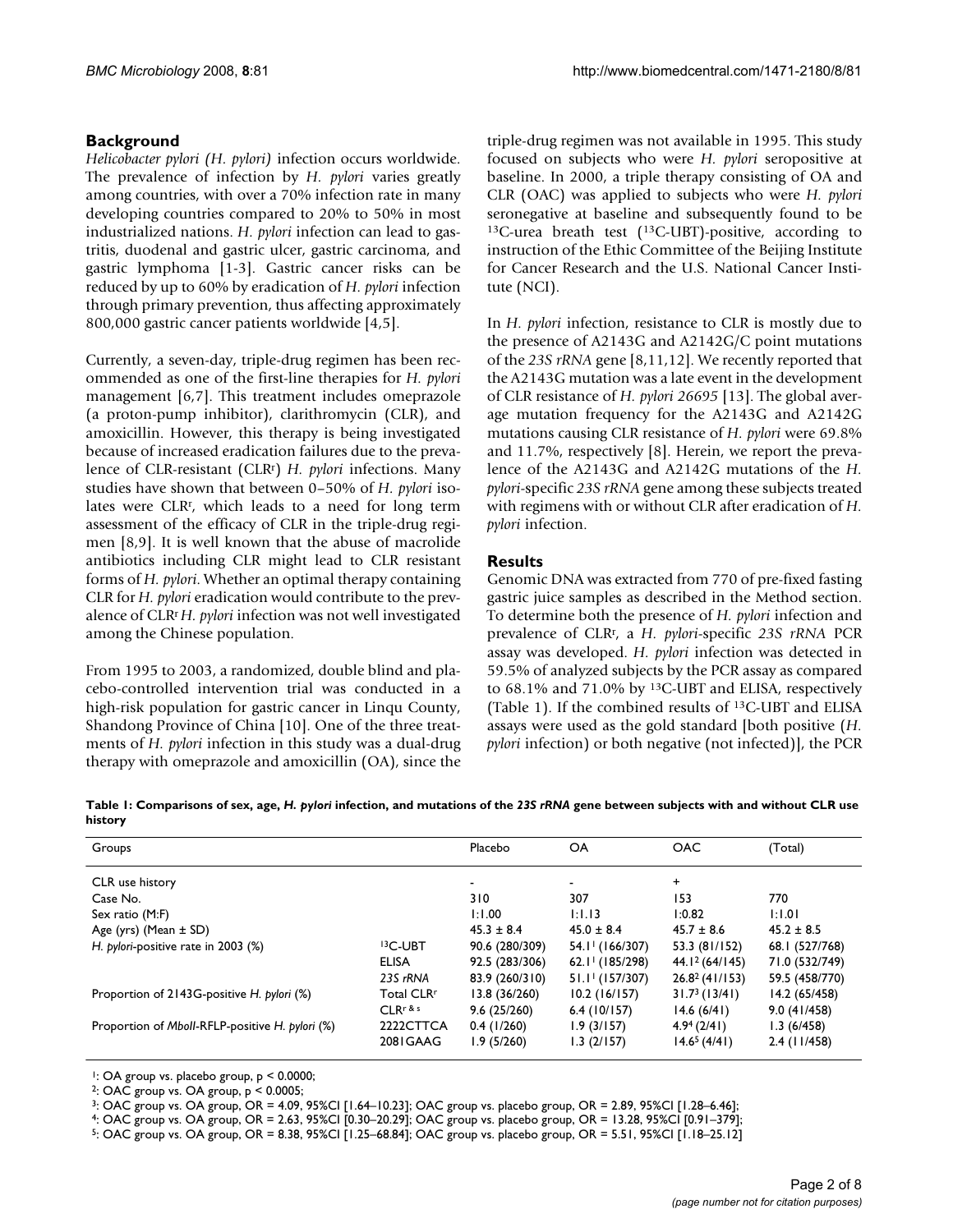| Assays                    | Sensitivity     | Specificity     | Youden's index <sup>1</sup> |  |
|---------------------------|-----------------|-----------------|-----------------------------|--|
| 23S rRNA PCR <sup>2</sup> | 83.4% (373/447) | 75.5% (114/151) | 0.59                        |  |
| $13C$ -UBT $3$            | 94.9% (373/393) | 70.8% (114/161) | 0.66                        |  |
| ELISA <sup>4</sup>        | 95.2% (373/392) | 63.7% (114/179) | 0.59                        |  |

| Table 2: Comparison of accuracy of various assays for detection of H. pylori infection |  |  |  |
|----------------------------------------------------------------------------------------|--|--|--|
|----------------------------------------------------------------------------------------|--|--|--|

 $1$ : defined as "sensitivity + specificity -  $1$ ";

2: both 13C-UBT and ELISA were positive or negative for comparison;

3: both PCR and ELISA were positive or negative for comparison;

4: both PCR and 13C-UBT were positive or negative for comparison.

assay's sensitivity and specificity was 83.4% and 75.5%, respectively. Its Youdens' index was 0.59 (Table 2).

Seven years after the OA treatment, the presence of *23S rRNA* due to *H. pylori* infection remained remarkably lower than that in the placebo group [51.1% (157/307) vs. 83.9% (260/310),  $p = 0.0000$  (Table 1). Three years after the triple therapy with CLR, the cumulative *H. pylori* infection rate in the OAC group was 26.8% (41/153) by PCR (Table 1).

To detect the prevalence of CLRr *H. pylori* infection, a *BsaI*restriction PCR-RFLP assay was developed using the PCR product of *23S rRNA* for detection of the A2143G mutation as illustrated in Fig 1. The A2143G mutation was detected in 65 of the 458 PCR products, which showed the presence of *H. pylori*, by the RFLP assay (Fig 2A). In 41 of the 65 A2143G-positive cases (63.1%), both the *BsaI*-sensitive and -insensitive PCR products of *23S rRNA* were observed. For 12 representative samples, results of the PCR-RFLP assay were consistent with that of sequencing (Fig 2B).



Schematic diagram for detection **Figure 1** of nucleotide alterations of *23S rRNA* by PCR-RFLP assays **Schematic diagram for detection of nucleotide alterations of** *23S rRNA* **by PCR-RFLP assays**. The *23S rRNA*  sequence of *H. pylori 26695* was illustrated as the wild-type sequence [GenBank No.: [U27270\]](http://www.ncbi.nih.gov/entrez/query.fcgi?db=Nucleotide&cmd=search&term=U27270).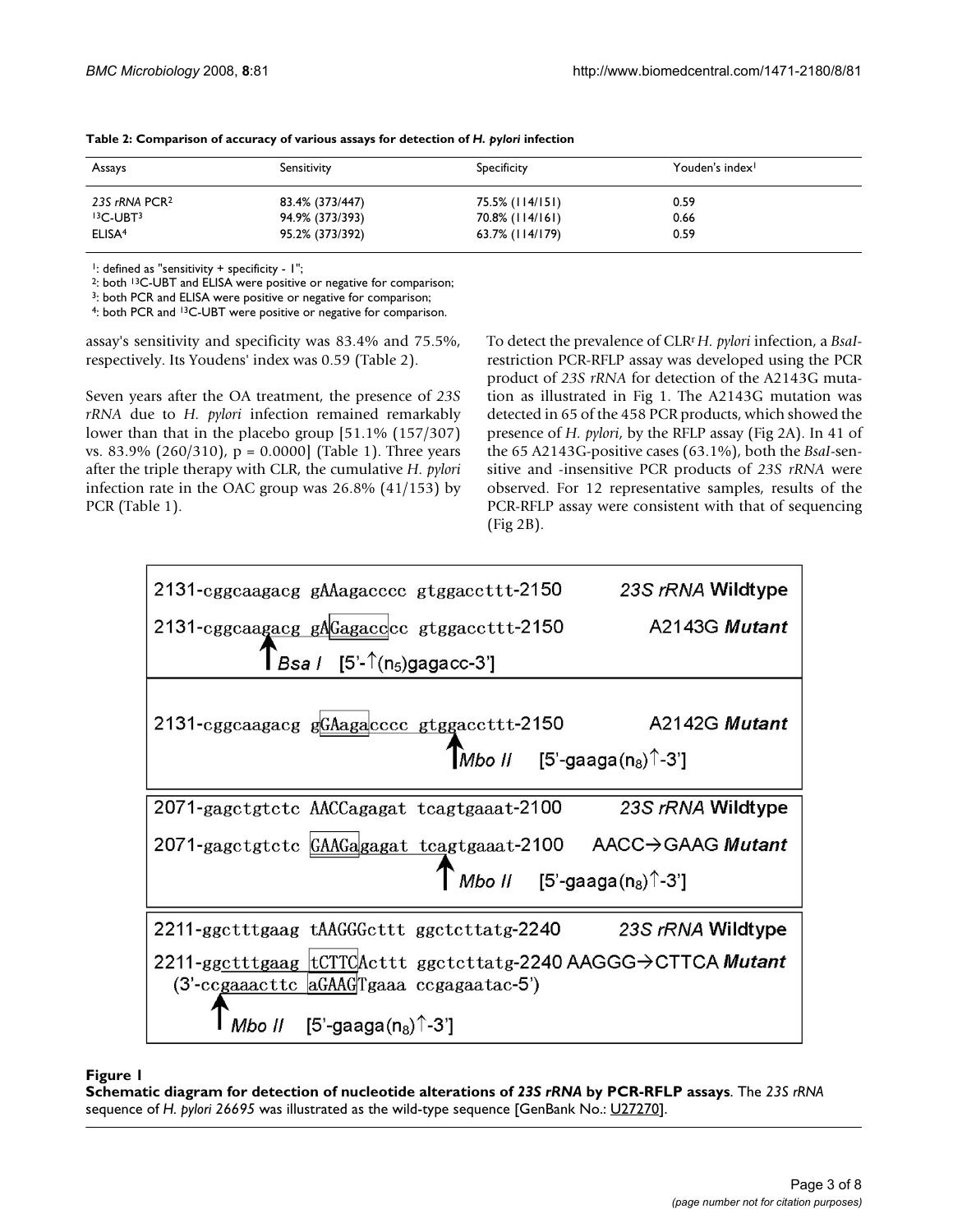

**Chromatograms of PCR-RFLP assays and sequencing for detection of nucleotide alterations of** *23S rRNA*. *H. Pylori 26695* and CLRr-1 were used as negative and positive control of A2143G mutation. *BsaI* digestion of the PCR products of representative samples was displayed on 8% PAGE gel. The 289 bp A2143G-positive PCR products were cleaved into a 199 bp and a 90 bp fragments (**A**). The A2143G mutation was also confirmed by sequencing of the PCR products of *23S rRNA* (**B**, displayed 2140–2154 fragment). *H. Pylori 26695* and a *2142G* clone were used as negative and positive control of A2142G mutation. *MboII* digestion of the PCR products of representative samples was displayed on 2% agarose gel. The 289 bp A2142Gpositive PCR products of *2142G* were cleaved into an 182 bp and a 107 bp fragments. The PCR product of GJ2040 was cleaved into a 164 bp and a 125 bp fragments; and the product of GJ2111 was cleaved into 245 bp and 44 bp fragment(s) (**C**). The A2142G and other mutations were confirmed by sequencing (**D**). Two new *MboII*-sensitive sequences were characterized as CTTCA (2222–2226) for GJ2040 and GAAG (2081–2084) for GJ2111.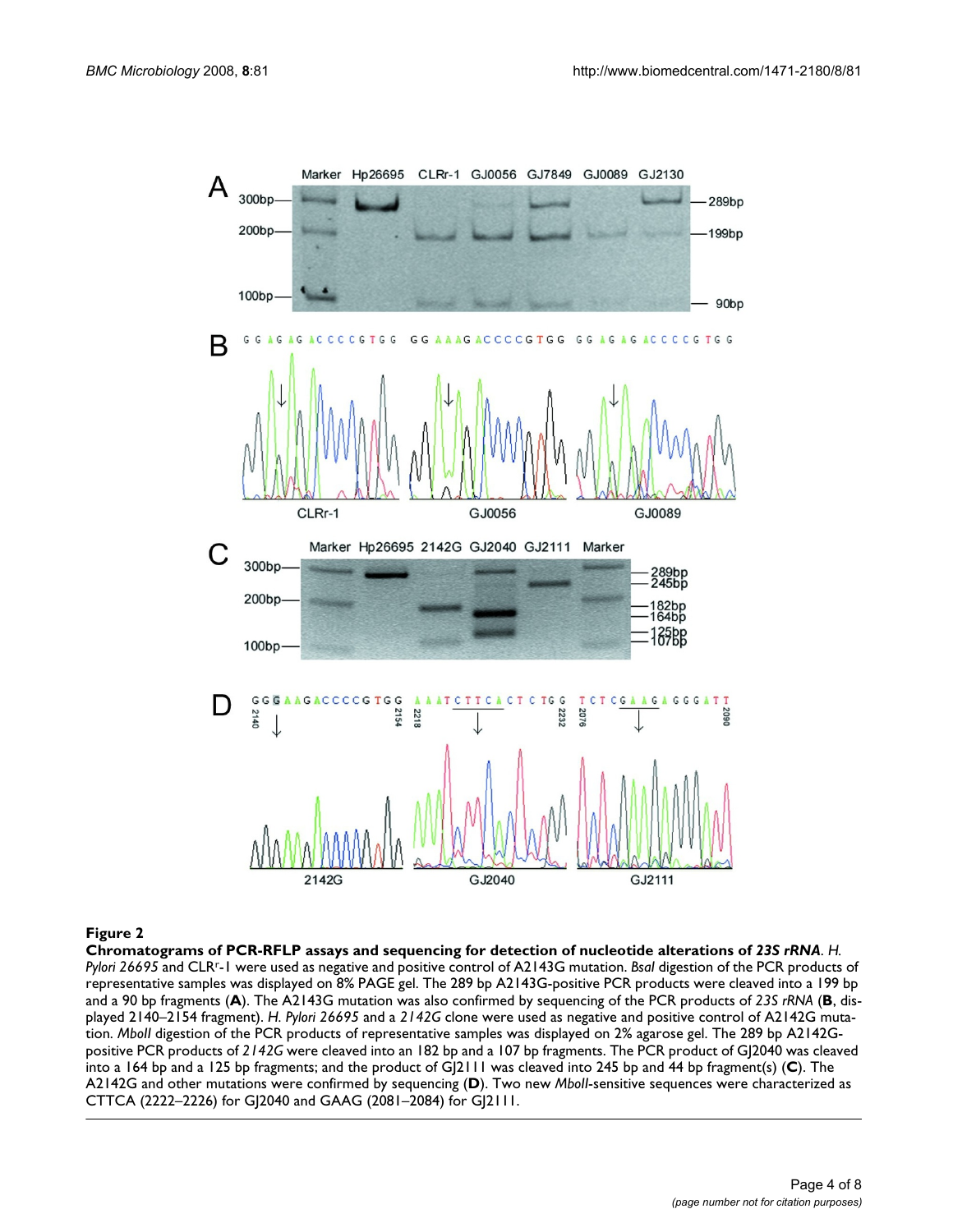To detect the A2142G mutation within *23S rRNA*, a *MboII*restriction PCR-RFLP assay was also developed (Fig 1). No A2142G point mutation was observed among 458 subjects with *H. pylori* infection. However, two new *MboII*-RFLP patterns were detected in DNA samples from 17 subjects (Fig 2C): a pattern consisting of a 164 bp and a 125 bp fragment was observed from 11 subjects and another pattern consisting of a 245 bp and 44 bp fragment was detected from 6 cases. Sequencing showed that the former 11 cases had a sequence change of  $AACC \rightarrow GAAG$  (2081– 2084) and the latter 6 cases had a sequence change of AAGGG  $\rightarrow$  CTTCA (2222–2226) (Fig 2D).

To investigate the relationship between the prevalence of CLRr *H. pylori* infection and administration of CLR as a component of an optimal triple therapy, A2143G mutation rates within *23S rRNA* in each therapy group were analyzed (Table 1). The presence of the A2143G mutation in the OAC group was 3.1 times higher than that in the OA group [31.7% vs. 10.2%, p = 0.0005; OR 4.09 (95%  $CI = 1.64 - 10.23$ ] and 2.3 times higher than that in the placebo group [31.7% vs. 13.8%, p = 0.0040; OR 2.89 (95% CI =  $1.28-6.46$ )]. The difference of the A2143G mutation rate due to CLR was 21.5% between the OAC and OA groups. In the OAC group, the co-infection rate (14.6%) of *BsaI*-insensitive *H. pylori* among subjects infected with *BsaI*-sensitive *H. pylori* was higher than those in the OA group (6.4%) and the placebo group (9.6%) but not significant ( $p = 0.0838$  and 0.3258, respectively). Moreover, the sequence change  $\text{AAGGG} \rightarrow \text{CTTCA}$ (2222–2226) in the OAC group was 12.3 times of the placebo group (4.9% vs. 0.4%, p = 0.0497; OR 13.28, 95% CI 0.91–379); the AACC  $\rightarrow$  GAAG (2081–2084) in the OAC group was 11.2 times of the OA group (14.6.7% vs. 1.3%, p = 0.018; OR 8.38, 95% CI 1.25–68.84) and 7.7 times of the placebo group (14.6% vs. 1.9%, p = 0.002; OR 5.51, 95% CI 1.18–25.12) (Table 1).

## **Discussion**

Among Chinese subjects enrolled in the long term population-based trial [10], we found that the proportion of the primary CLRr related A2143G mutation among *23S rRNA*-positive subjects in the placebo group was 13.8% (36/260), which was similar to the average reported CLRresistant prevalence of 10.5% (35/334) within China: 5.2% (5/96) [14], 9.8% (4/41) [13], 13.5% (12/89) [\[15](#page-7-0)], and 14.8%  $(16/108)$  [16]. That the CLR<sup>r</sup> infection rate in the OA group was slightly lower than that in the placebo group ( $p = 0.274$ ) indicated that the OA treatment for eradication of *H. pylori* might reduce the prevalence of primary CLRr among the treated subjects. Heep *et al*. reported that secondary resistance to CLR was up to 50% in a study of 554 *H. pylori* isolates after failure of therapy [17]. It is well recognized that eradication therapy with CLR led to the prevalence of CLRr *H. pylori* infection [8,9]. In the

present study, we observed a 31.7% A2143G mutation rate among *H. pylori* infected subjects three years after treatment with CLR, which is significantly higher than that among subjects without CLR treatment in the OA and placebo groups (OR = 4.09 and 2.89, respectively). An optimal way to validate the exact effect of CLR use on the formation of the secondary CLR resistance was to compare the prevalence of the A2143G mutation among subjects before and after administration of CLR. Because of the lack of gastric juice samples before eradication therapy, the original mutation status of *23S rRNA* in samples was not available, thus such comparison could not be carried out in the present study. This is a limitation of our study. The strength of this study was that all of the subjects in the OAC group had the same CLR treatment history in 2000, and those in the OA and placebo group did not. Therefore, the prevalence of CLRr *H. pylori* infection among subjects with and without CLR use in the local area was reliably obtained. These results were useful for evaluation of the exact effect of administration of CLR for eradication of *H. pylori* on the prevalence of the A2143G mutation among Chinese subjects.

Unlike indirect assays such as ELISA and 13C-UBT, PCR assays are direct assays to detect *H. pylori* infection. Thus, these assays should result in higher specificity than the indirect assays. *H. pylori* colonizes on the apical surface of stomach's epithelial cells and sheds into gastric juice with the regular renewal of gastric mucosa. Several PCR assays based on *H. pylori* DNA from gastric juice/biopsy sample were reported for detection of *H. pylori* infection [13,18,19]. The possible *H. pylori*-specific target genes included *ureA*, *ureB*, *ureC*, *ureD*, *16S rRNA*, and *23S rRNA*. Point mutations of *23S rRNA* were closely related to formation of CLR resistance [8,11,12]. Because the PCR product of *23S rRNA* described in this study could be used as a biomarker to detect *H. pylori* infection and CLR resistance simultaneously, this assay has advantages over other PCR-based methodologies. However, the specificity and sensitivity of the *23S rRNA* PCR assay was not evaluated extensively. No single test is accepted as the standard for diagnosis of *H. pylori* infection [20,21]. In the present study, the status of *H. pylori* infection was detected by the *23S rRNA* PCR assay, 13C-UBT, and ELISA for each subject, which provided an opportunity to assess the specificity and sensitivity of these assays. As expected, the highest specificity was observed for the *23S rRNA* PCR assay when both CUBT and ELISA assays were negative for *H. pylori* infection. The Youden's index of the *23S rRNA* PCR assay was similar to that of the ELISA assay but lower than that of 13C-UBT (Table 2).

Generally, PCR-based assays used to detect *H. pylori* infection are considered the most sensitive. However, the sensitivity of the *23S rRNA* PCR assay was lower than 13C-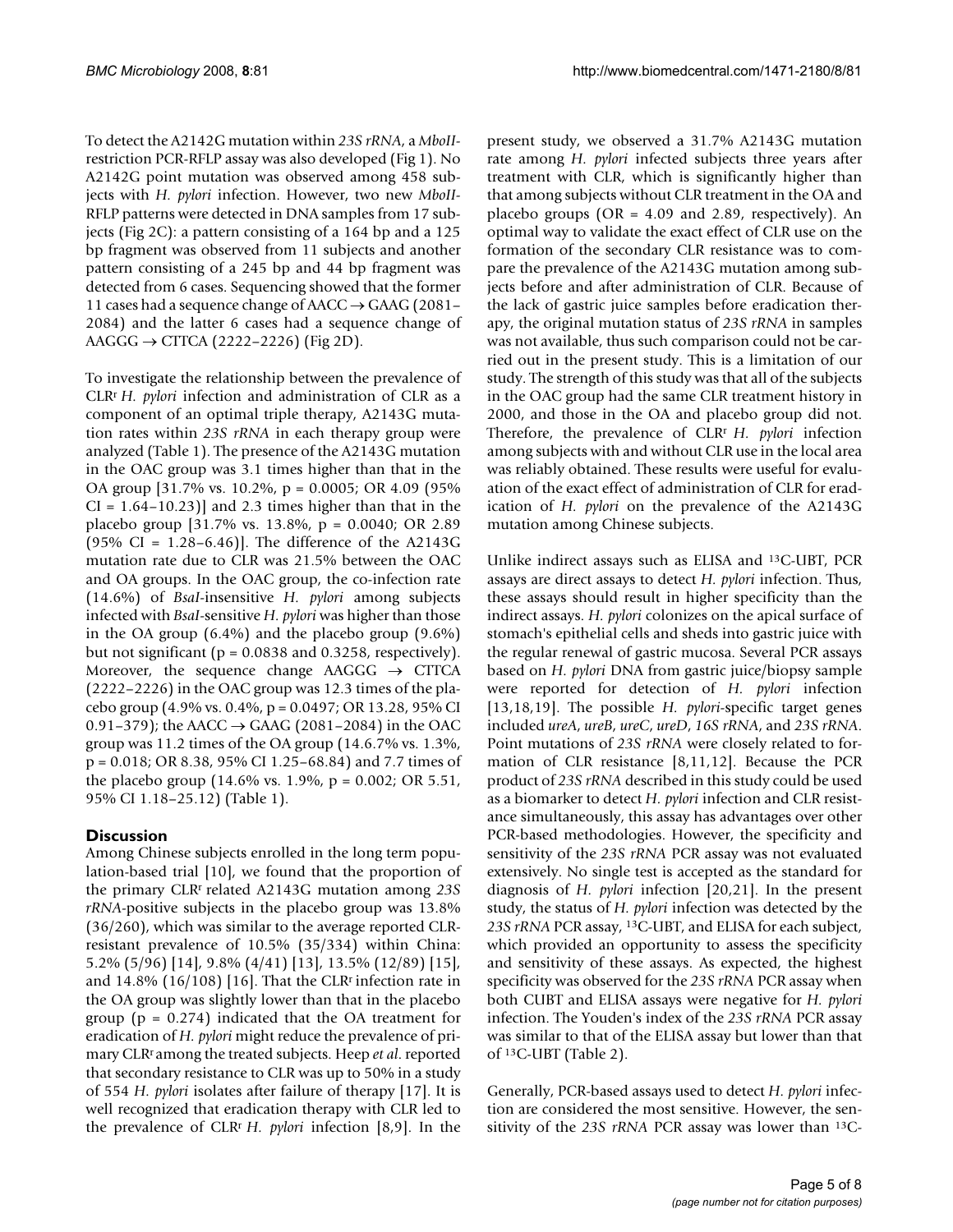UBT and ELISA in the present study (Table 2). Because the genomic DNA could not be extracted from gastric juice samples immediately after collection and that the shedded gastric epithelial cells easily self-decompose, the quality and amount of DNA extracted is variable between samples. In this study, fixative was added to gastric juice samples at the local clinics to prevent degeneration of DNA, and then the samples were stored at -20°C. These samples were shipped to the laboratory using dry ice and stored at -80°C. Although the fixative was removed with repeated washings before DNA extraction, it is possible that the quality of the DNA was adversely affected. The fixation process could be omitted if gastric juice samples can be stored at -80°C immediately after collection. However, it would be optimal if the DNA were isolated from fresh samples immediately after collection.

CLRr results mainly from point mutations in the peptidyltransferase loop region of *23S rRNA* [8,9,11-13]. The most frequent mutations are A2143G and A2142G [8]. Other mutations such as A2142C, A2115G, G2141A, and T2717C might also be associated with CLR<sup>r</sup>. Recent reports demonstrated that the A2143G point mutation of *23S rRNA* were detected in average of 90% (44 of 49) CLRr *H. pylori* isolates from Chinese subjects [13-16,22]. In the present study, the A2143G mutation was detectable in 65 of 458 *23S rRNA* PCR products by the *BsaI*-restriction PCR-RFLP assay (Table 1). No A2142G mutation was detected in these samples. These results suggest that the A2143G may be a very useful CLR<sup>r</sup> indicator for selection of optimal therapy against *H. pylori* infection in China.

In 41 of the 65 A2143G-positive cases (63.1%), both the *BsaI*-sensitive and -insensitive *23S rRNA* PCR products was observed. Because the PCR products of the A2143Gpositive control (CLRr -1) were digested by *BsaI* enzyme completely in each experiment, partial restriction could be excluded. Thus, multi-strain *H. pylori* infection likely happened among these cases. Sequencing results of 12 representative samples supported the deduction (Fig. 2B). Isolation of the sensitive and resistant strains from cultures might provide a direct evidence to show the mixed colonization. Because the experimental conditions at the local clinics in Linqu County was not adequate to support primary *H. pylori* culture, isolation of *H. pylori* from biopsies of stomach was not carried out in the clinical trial. The high *H. pylori* infection rate in the local area might contribute to the high co-infection rate of the CLR sensitive and resistant *H. pylori* strains.

In addition, two new *MboII*-RFLP patterns were discovered in 17 subjects in the present study. Sequencing showed that 6 of the 17 cases had a sequence change of AAGGG  $\rightarrow$ CTTCA (2222–2226) and that the remaining 11 cases had a sequence change of AACC  $\rightarrow$  GAAG (2081–2084). The A2143G mutation was detected only in 3 of the 15 GAAGpositive cases (20%). Both the AAGGG  $\rightarrow$  CTTCA (2222– 2226) and AACC  $\rightarrow$  GAAG (2081–2084) alterations are located around the conserved domain V of *23S rRNA* (2126–2712, equal to *Escherichia coli* numbering 2042 to 2628), a region closely related to resistance formation of macrolide antibiotics including CLR [23,24]. It was reported that the point mutation A2224G might not contribute to the CLR resistance among Japanese [27]. In the present study, we observed that the presence of the AAGGG  $\rightarrow$  CTTCA (2222–2226) and AACC  $\rightarrow$  GAAG (2081–2084) sequence alterations in OAC group were significantly higher than those in the OA and placebo groups (Table 1). The A2143G mutation was detected only in 2 of the 11 AACC  $\rightarrow$  GAAG (2081–2084) cases (18.2%). Whether these alterations contribute to CLR resistance should be investigated further.

### **Conclusion**

The primary prevalence of the CLRr -related A2143G mutation within the *23S rRNA* gene as determined by a novel PCR-RFLP assay is approximately 10~14% among Chinese subjects without CLR use history. Application of CLR-containing regimen for *H. pylori* eradication could increase risk of prevalence of the A2143G mutation significantly (OR =  $3\sim4$ ).

### **Methods**

#### *Study population and collection of gastric juice samples*

All subjects were from those enrolled in the intervention trial. The experimental design and population of this intervention trial (trial no. NCI-OH-95-C-N029) have been described in detail elsewhere [10]. Fasting gastric juice samples were taken by a side-tube connected to vacuum device within the gastroendoscope at the end of the intervention trial in 2003. All subjects with more than 5 mL of gastric juice were eligible for the present study. Seven hundred and seventy of gastric juice samples were collected during the endoscope examination. In the OA group, 307 subjects with *H. pylori* seropositive were given amoxicillin (1000 mg) and omeprazole (20 mg) to take twice daily for two weeks in 1995, while 310 subjects with seropositive were given placebo capsules as described [10]. One hundred and fifty three subjects with *H. pylori* seronegative at baseline but were subsequently determined to be 13C-UBT-positive received a first-line triple therapy of CLR (500 mg), amoxicillin (1000 mg) and omeprazole (20 mg) to take twice daily for two weeks, according to instruction of the Ethic Committee in 2000. Status of *H. pylori* infection of each individual was detected by 13C-UBT and ELISA assays [25[,26\]](#page-7-1).

### *Extraction of genomic DNA from gastric juice samples*

To avoid self-decomposition, the shedded gastric mucosa was fixed immediately after collection of the samples at a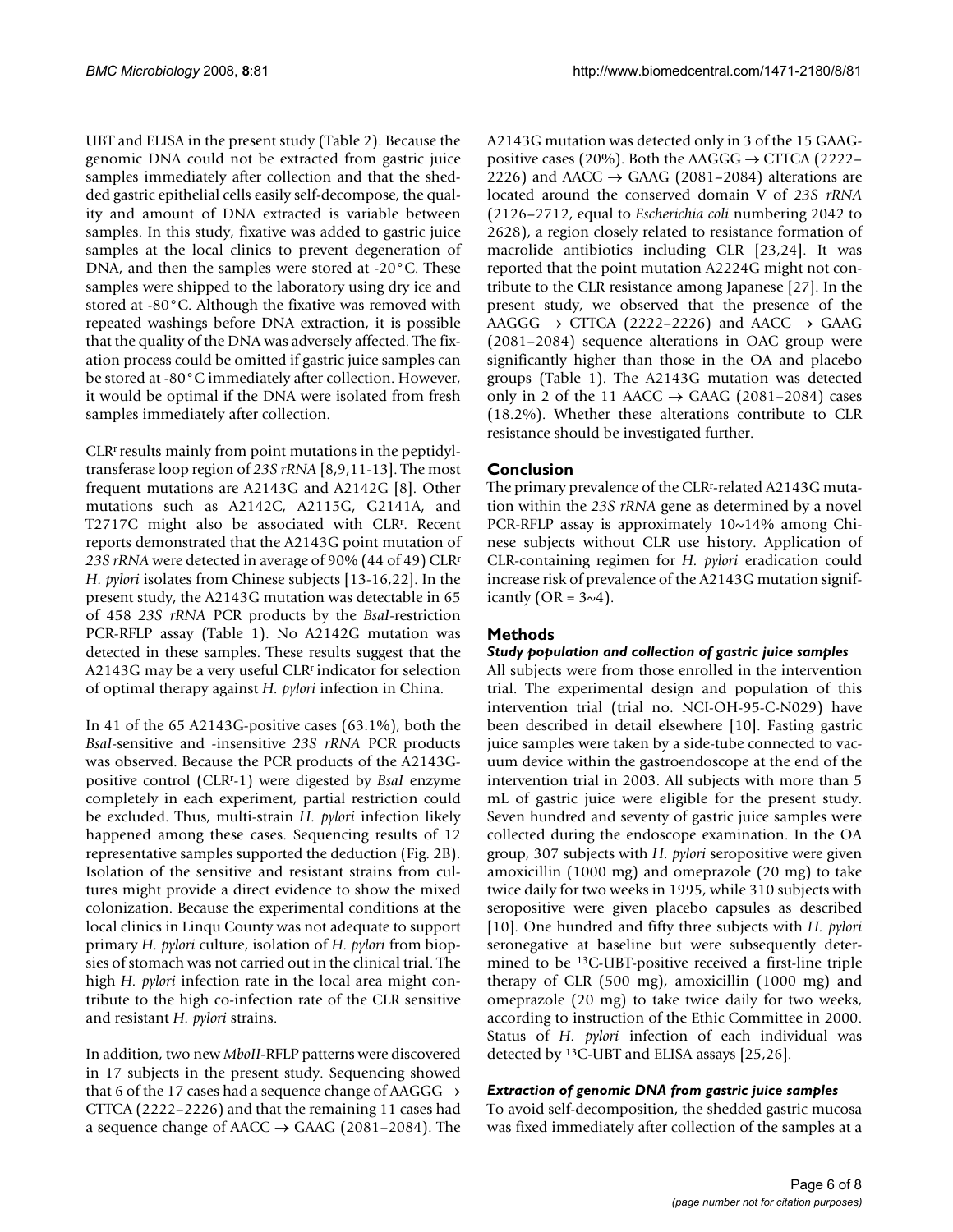local clinic in Linqu County. All the collected gastric juice specimens (5–30 mL) were centrifuged at 10,000 *g* for 10 min. After centrifugation, the supernatant liquid was removed leaving  $~1$  mL residue. The sample was then resuspended in 2 mL of FAA fixative (ethanol, acetic acid, and 40% formaldehyde at volume proportion of 9:1:1) and frozen at -20°C. The collected samples were shipped with dry ice and stored at -80°C at Etiology Laboratory, Beijing Institute for Cancer Research, Beijing.

For DNA extraction, the frozen samples were thawed, and the fixative was removed with  $2 \times 5$  mL aliquots of PBS. The samples were centrifuged at 10,000 *g* for 10 min and the supernatant liquid was removed after each PBS wash. The sediment was then resuspended in 5 mL of 10% SDS containing hyaluronidase (final concentration, 20 U/mL) (Sigma, Inc, USA) and incubated at 37°C for two hours to digest mucus. Proteinase K (final concentration, 20 U/ mL) (Merck, Inc, Germany) was then added, and the sample was incubated at 55°C for more than three days until the desquamated tissue was digested completely. The DNA in the samples was extracted following a standard phenol chloroform procedure.

#### *Amplification of the* **H. pylori***-specific 23S rRNA by PCR*

A 289 bp fragment of *H. pylori* chromosomal DNA was amplified by PCR as reported recently [13]. Briefly, the *23S rRNA* gene of *H. pylori* [GenBank: [U27270\]](http://www.ncbi.nih.gov/entrez/query.fcgi?db=Nucleotide&cmd=search&term=U27270) was amplified using the following primers: 5'-GCA TGA ATG GCG TAA CGA GAT G-3' and 5'-CCC AGT CAA ACT ACC CAC CAA G-3' (corresponding to 2049–2070 and 2316– 2337 of the *23S rRNA* gene, respectively). The 289 bp PCR products were verified on 2% agarose gel.

#### *RFLP assays*

The 289 bp amplicon of *23S rRNA* was digested with the restriction enzymes *BsaI* and *MboII* (New England Biolabs, USA) in order to detect A2143G and A2142G point mutations, respectively (Fig 1) [13,27]. An 8% PAGE gel was used to observe the restriction products. The amplicon of *H. pylori 26695* strain was used as negative control. The CLRr -1 strain selected from *H. pylori 26695* [by CLR] contained an A2143G point mutation and was used as one positive control [13]. An A2142G point mutation was introduced into the amplicon of *H. pylori 26695* by mutation PCR. One of the A2142G clones (confirmed by sequencing) was used as another positive control.

#### *DNA sequencing*

PCR products of *H. pylori 23S rRNA* were sequenced by an ABI Prism 377 sequencer (PE Biosystems, USA) with fluorescent dye terminators.

#### *Statistical analysis*

For statistical analysis, the  $\chi^2$  test was used to evaluate the significance of differences of *H. pylori* infection and CLRr frequency between CLR and control groups. All p-values were two-sided and  $p < 0.05$  was considered statistically significant. All analyses were performed with SAS software version 8.0.

#### **Authors' contributions**

ZL carried out experiments including DNA extraction, detection of 23S rRNA and point mutations by PCR-RFLP. JS setup the PCR-RFLP assay. LZ carried out the ELISA and 13C-UBT assays. LS collected the gastric juice samples by endoscope. QL validated the quality of DNA from the samples. BZ, JZ, and LG pretreated the samples in the local clinic. GF performed the statistical analysis. JM collected patients' followup data. W-CY conceived the idea of the intervention trial and advised on the manuscript. DD conceived the idea of the present study, analyzed the data, and wrote the manuscript.

#### **Acknowledgements**

This work was supported by grant# 7002008 from Beijing Natural Science Foundation. We appreciate Dr. Benjamin Legendre Jr. (Transgenomic, Inc.) for language editing.

#### **References**

- 1. IARC: *Monographs on the evaluation of carcinogenic risks to humans Vol 61. Schistosomes, liver flukes and Helicobacter pylori* Lyon, France; 1994.
- 2. Goodwin CS, Armstring JA, Marshall BJ: *Campylobacter pyloridis***[,](http://www.ncbi.nlm.nih.gov/entrez/query.fcgi?cmd=Retrieve&db=PubMed&dopt=Abstract&list_uids=3517070) [gastritis and peptic ulceration.](http://www.ncbi.nlm.nih.gov/entrez/query.fcgi?cmd=Retrieve&db=PubMed&dopt=Abstract&list_uids=3517070)** *J Clin Pathol* 1986, **39:**353-165.
- 3. Edit S, Stolte M, Fischer R: *Helicobacter pylori* **[gastritis and pri](http://www.ncbi.nlm.nih.gov/entrez/query.fcgi?cmd=Retrieve&db=PubMed&dopt=Abstract&list_uids=8027397)[mary gastric non-Hodgkin's lymphomas.](http://www.ncbi.nlm.nih.gov/entrez/query.fcgi?cmd=Retrieve&db=PubMed&dopt=Abstract&list_uids=8027397)** *J Clin Pathol* 1994, **47:**436-439.
- 4. Sugano K: **Prevention of gastric cancer: urgent need to implement** *Helicobacter pylori* **eradication therapy as a primary preventive measure in Japan.** *J Gastroenterol* 2007:1-2.
- 5. Cheung TK, Xia HHX, Wong BCY: *Helicobacter pylori* **eradication for gastric cancer prevention.** *J Gastroenterol* 2007:10-15.
- <span id="page-6-0"></span>6. Satoh K: **Indications for** *Helicobacter pylori* **eradication therapy and first-line therapy regimen in Japan: recommendation by the Japanese Society for** *Helicobacter* **[Research.](http://www.ncbi.nlm.nih.gov/entrez/query.fcgi?cmd=Retrieve&db=PubMed&dopt=Abstract&list_uids=12109663)** *J Gastroenterol* 2002, **37(Suppl 13):**34-38.
- <span id="page-6-1"></span>7. Dupas JL: **First line therapy for** *Helicobacter pylori* **[eradication](http://www.ncbi.nlm.nih.gov/entrez/query.fcgi?cmd=Retrieve&db=PubMed&dopt=Abstract&list_uids=12700504) [in France.](http://www.ncbi.nlm.nih.gov/entrez/query.fcgi?cmd=Retrieve&db=PubMed&dopt=Abstract&list_uids=12700504)** *Gastroenterol Clin Biol* 2003, **27(3Pt2):**467-472.
- 8. Mégraud F: **[H pylori antibiotic resistance: prevalence, impor](http://www.ncbi.nlm.nih.gov/entrez/query.fcgi?cmd=Retrieve&db=PubMed&dopt=Abstract&list_uids=15306603)[tance, and advances in testing.](http://www.ncbi.nlm.nih.gov/entrez/query.fcgi?cmd=Retrieve&db=PubMed&dopt=Abstract&list_uids=15306603)** *Gut* 2004, **53:**1374-1384.
- 9. Gerrits MM, van Vliet AHM, Kuipers EJ, Kusters JG: **[Helicobacter](http://www.ncbi.nlm.nih.gov/entrez/query.fcgi?cmd=Retrieve&db=PubMed&dopt=Abstract&list_uids=17067919) [pylori and antimicrobial resistance: molecular mechanisms](http://www.ncbi.nlm.nih.gov/entrez/query.fcgi?cmd=Retrieve&db=PubMed&dopt=Abstract&list_uids=17067919) [and clinical implications.](http://www.ncbi.nlm.nih.gov/entrez/query.fcgi?cmd=Retrieve&db=PubMed&dopt=Abstract&list_uids=17067919)** *Lancet Infect Dis* 2006, **6(11):**699-709.
- 10. You WC, Brown LM, Zhang L, Li JY, Jin ML, Chang YS, Ma JL, Pan KF, Liu WD, Hu Y, Crystal-Mansour S, Pee D, Blot WJ, Fraumeni JF, Xu GW, Gail MH: **[Randomized double-blind factorial trial of three](http://www.ncbi.nlm.nih.gov/entrez/query.fcgi?cmd=Retrieve&db=PubMed&dopt=Abstract&list_uids=16849680) [treatments to reduce the prevalence of precancerous gas](http://www.ncbi.nlm.nih.gov/entrez/query.fcgi?cmd=Retrieve&db=PubMed&dopt=Abstract&list_uids=16849680)[tric lesions.](http://www.ncbi.nlm.nih.gov/entrez/query.fcgi?cmd=Retrieve&db=PubMed&dopt=Abstract&list_uids=16849680)** *J Natl Cancer Inst* 2006, **98:**974-983.
- 11. Versalovic J, Shortridge D, Kibler K, Griffy MV, Beyer J, Flamm RK, Tanaka SK, Graham DY, Go MF: **Mutations in 23S rRNA are associated with clarithromycin resistance in** *Helicobacter pylori***[.](http://www.ncbi.nlm.nih.gov/entrez/query.fcgi?cmd=Retrieve&db=PubMed&dopt=Abstract&list_uids=8834903)** *Antimicrob Agents Chemother* 1996, **40:**477-480.
- 12. Stone GG, Shortridge D, Versalovic J, Beyer J, Flamm RK, Graham DY, Ghoneim AT, Tanaka SK: **A PCR-oligonucleotide ligation assay to determine the prevalence of 23S rRNA gene mutations clarithromycin-resistant** *Helicobacter pylori***[.](http://www.ncbi.nlm.nih.gov/entrez/query.fcgi?cmd=Retrieve&db=PubMed&dopt=Abstract&list_uids=9056021)** *Antimicrob Agents Chemother* 1997, **41:**712-714.
- 13. Shen J, Zhang J-Z, Ke Y, Deng D: **Formation of A2143G mutation of** *23S rRNA* **in progression of clarithromycin-resistance in** *Helicobacter pylori* **[26695.](http://www.ncbi.nlm.nih.gov/entrez/query.fcgi?cmd=Retrieve&db=PubMed&dopt=Abstract&list_uids=15910222)** *Microb Drug Resist* 2005, **11:**100-106.